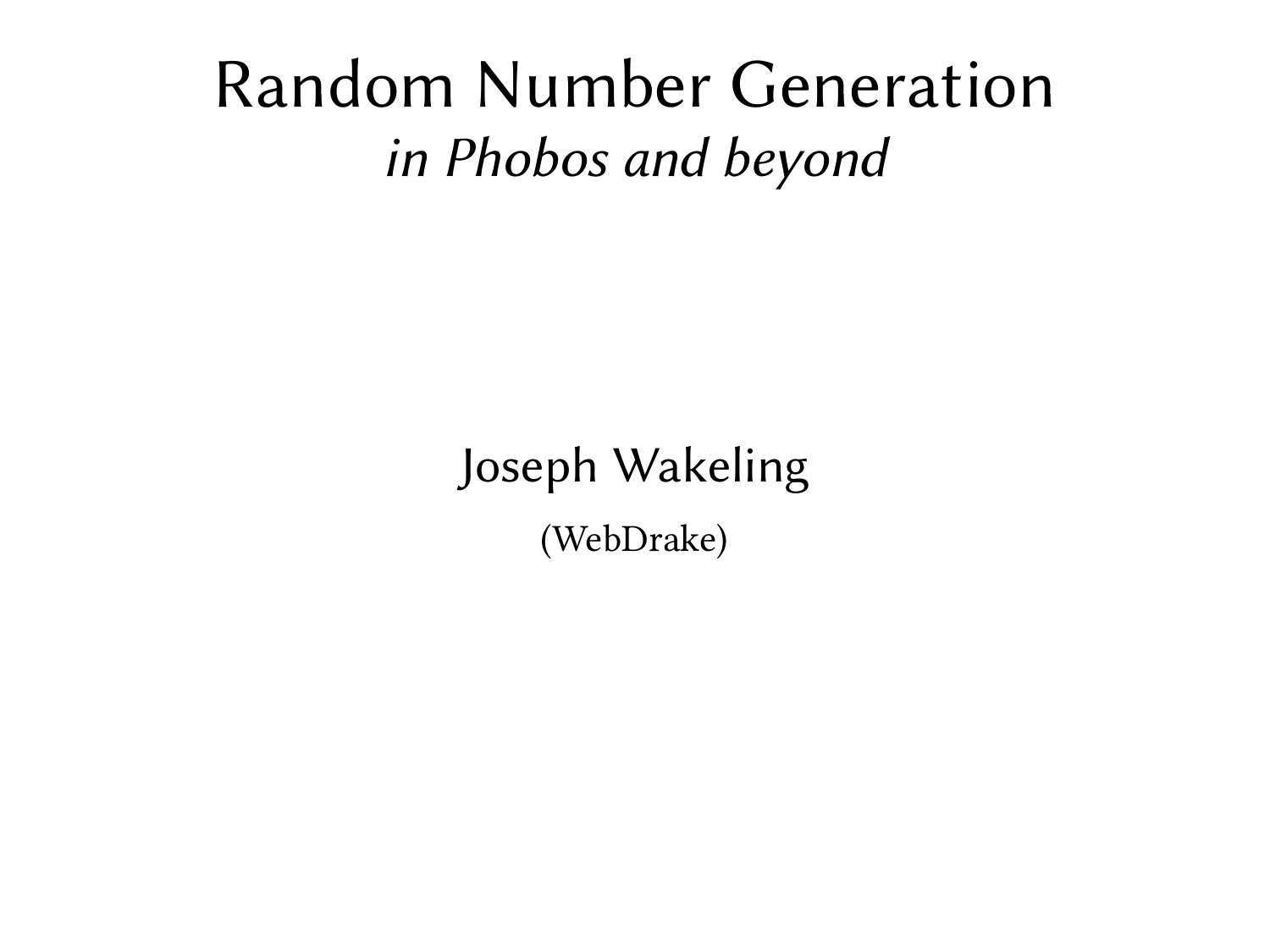$C$ 

*Anyone who considers arithmetical methods of producing random digits is, of course, in a state of sin*



(John von Neumann, 1946)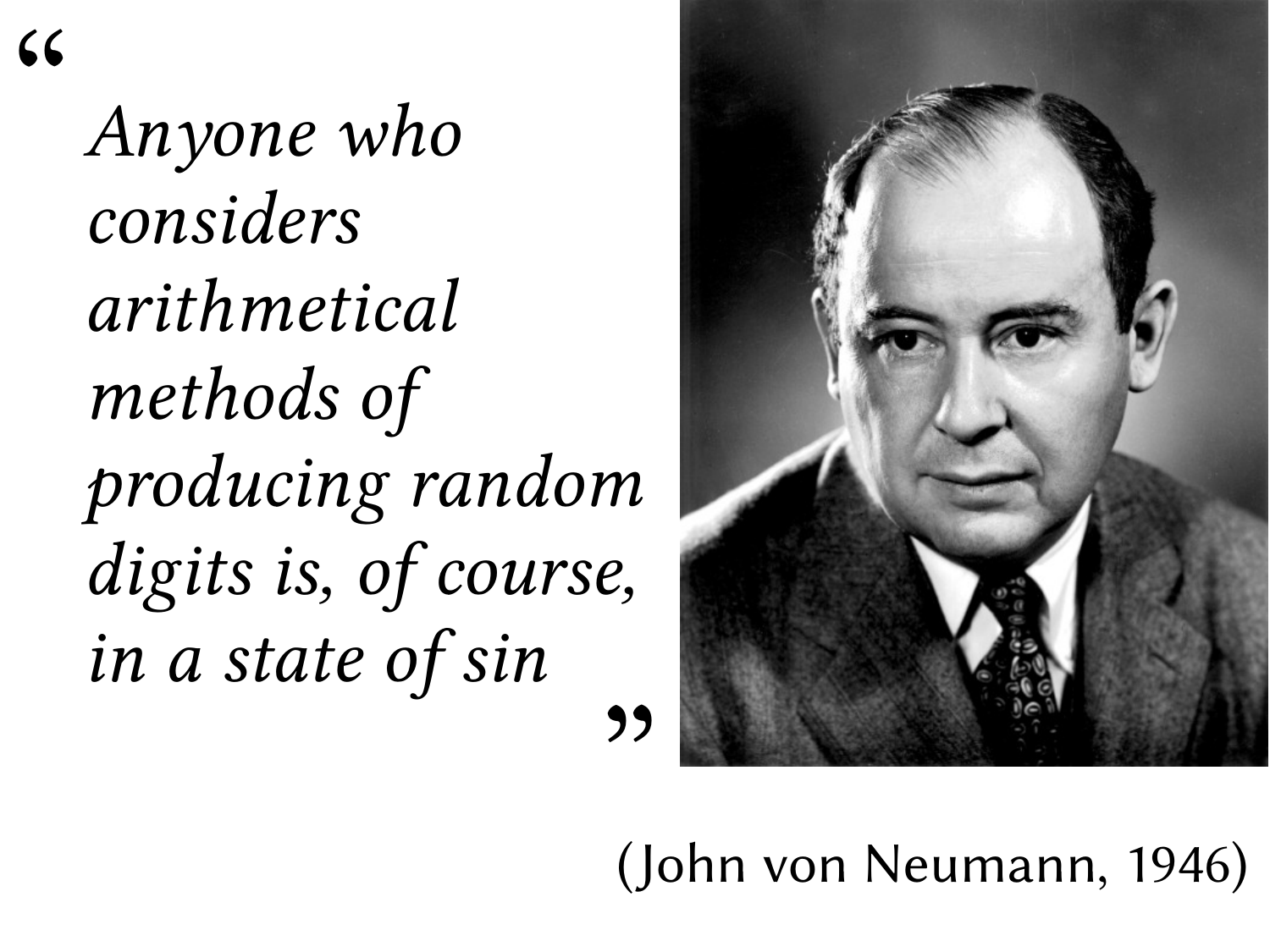# The (pseudo-random) essentials

Random number generators are at heart defined by a few simple elements:

- a state variable *s* with initial value  $s_0$
- a (pure) *generation algorithm* mapping state to the corresponding value (*variate*)
- a (pure?) *transition algorithm S* mapping each state to the next

$$
s_{k+1} = S(s_k)
$$

| $\{$ | struct MyRNG |                        |  |  |
|------|--------------|------------------------|--|--|
|      |              | private MyState state; |  |  |
|      |              | uint front () {  }     |  |  |
|      |              | void popFront () {  }  |  |  |
|      |              |                        |  |  |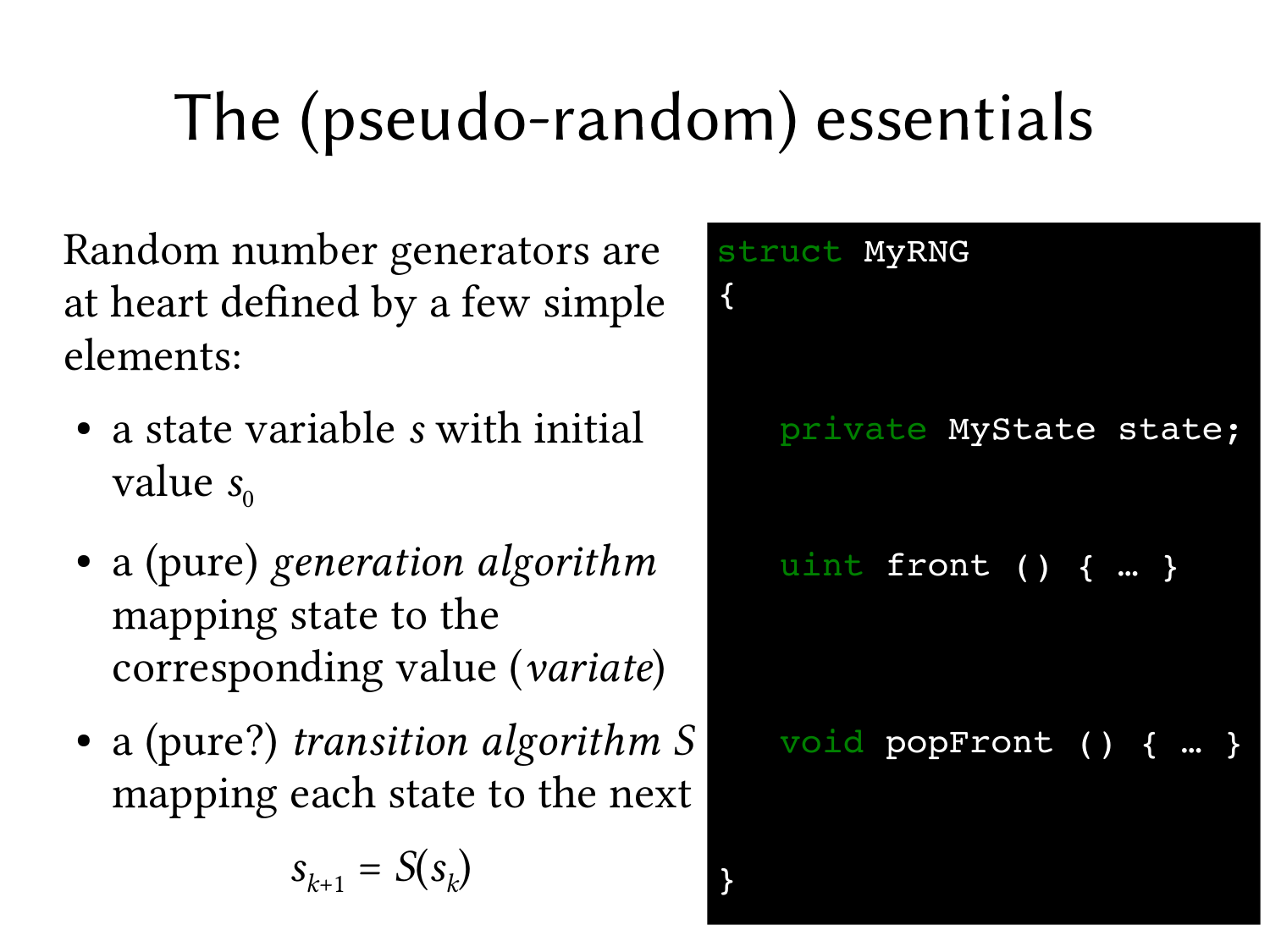### A Phobos RNG range

```
struct LinearCongruentialGenerator(UIntType, UIntType a, UIntType b, UIntType m)
{
    private:
    UIntType x; // the state variable
    public:
    enum bool empty = false; // an RNG never runs out
        UIntType front() pure @property
        {
        return x; \frac{1}{\sin \theta} in this case, the mapping state => variate is very simple
        }
        void popFront() pure
        {
        x = (a * x + c) % m // the transition function
        }
    typeof(this) save() @property // only possible with pseudo-RNGs
        {
                return this;
    }
}
```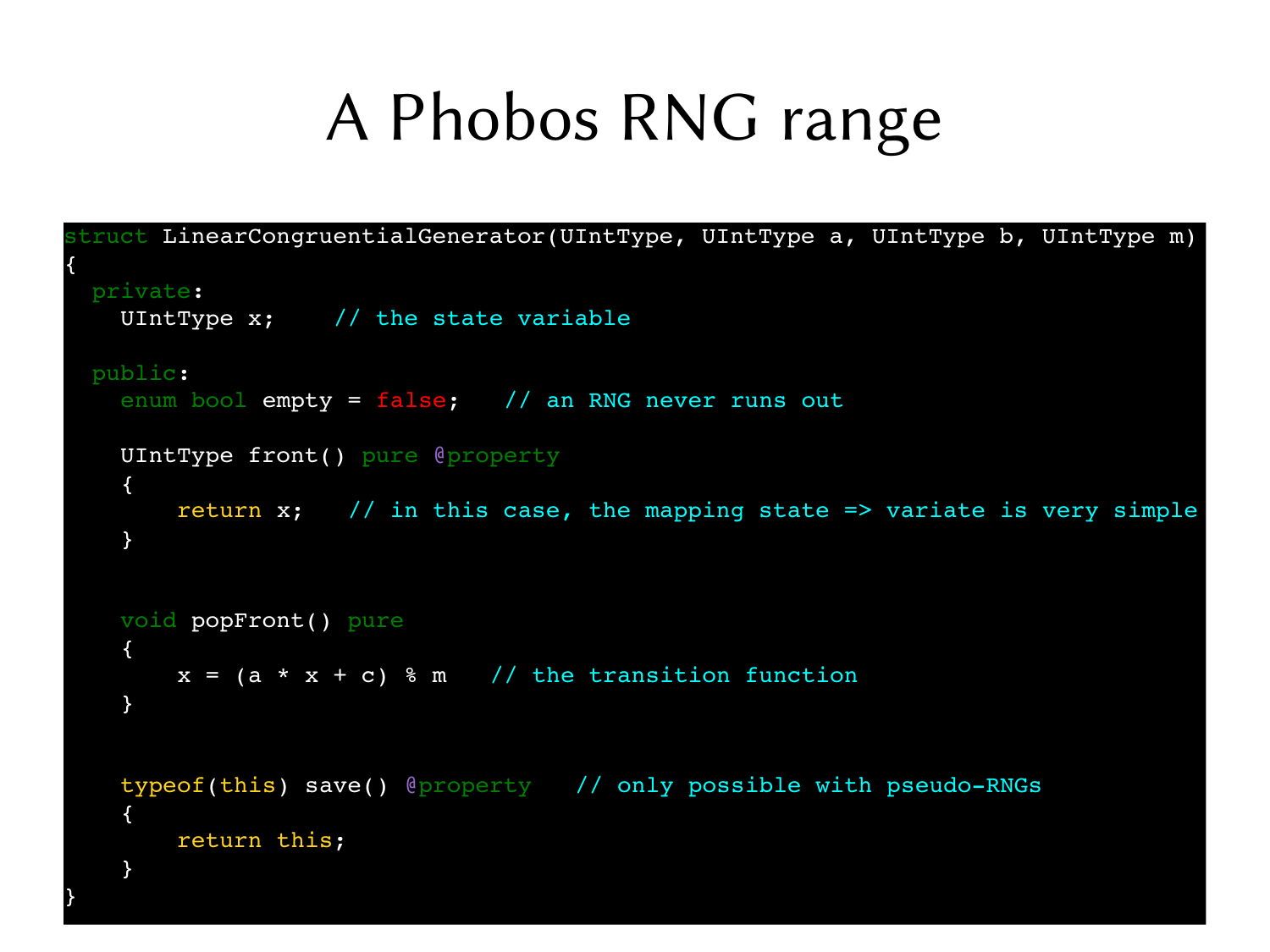### D in action

```
import std.random, std.stdio;
void main()
{
        Mt19937 gen;   // uniform random number generator
    gen.seed(unpredictableSeed()); // seed non-deterministically
    // generate uniformly-distributed variates
    foreach (i; 0 \ldots 10) {
        writeln(uniform!"[]"(1, 6, gen));
        }
        // note that uniform() does not provide a range!
}
```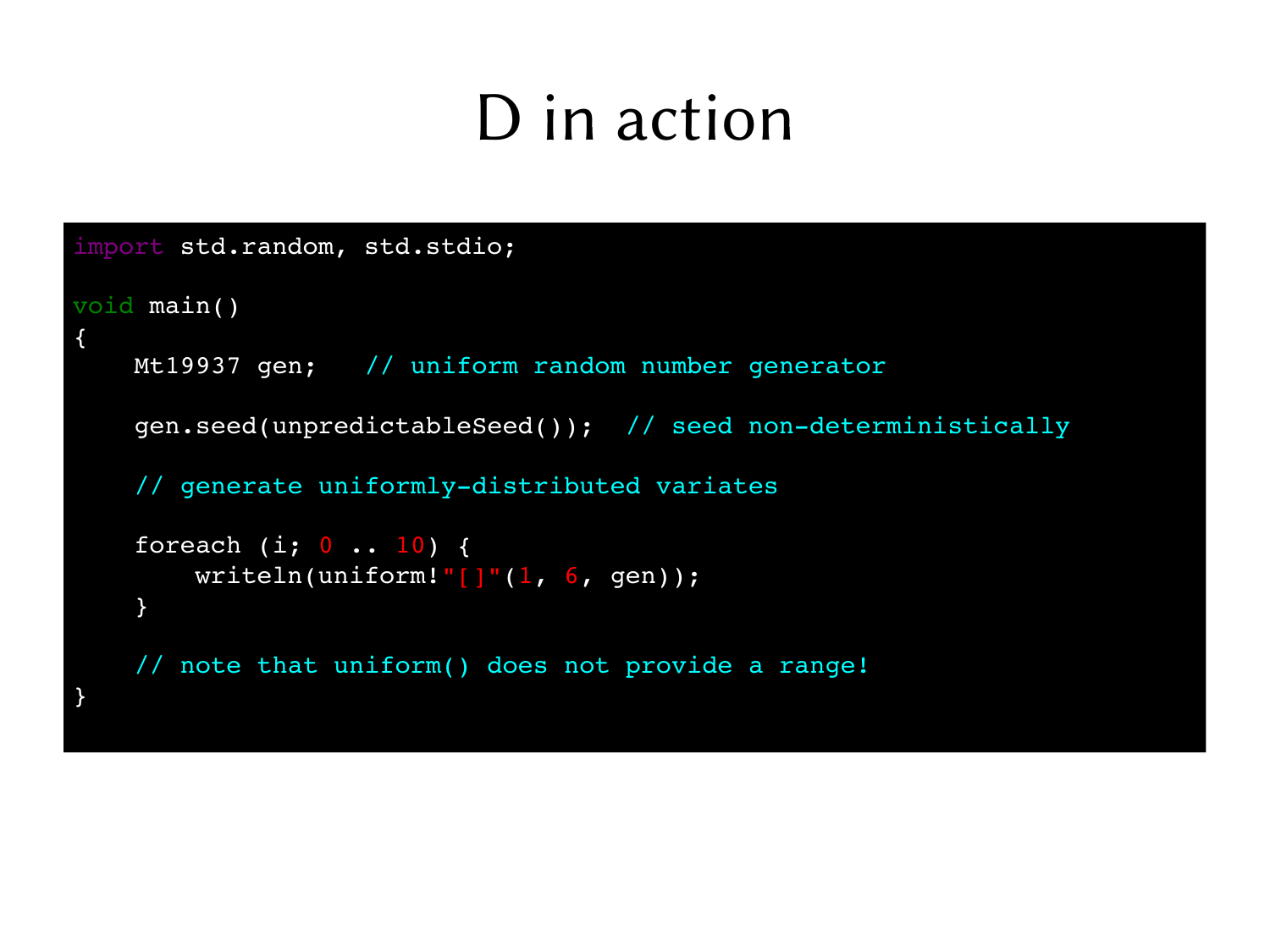## An alternative PoV: the C++11 standard

- Distinguishes between random *engines*, random *devices*, and random *distributions*
- Random *engines* are sources of uniformly-distributed pseudo-random bits
- Random *devices* are sources of uniformly-distributed nondeterministic random bits
- Random *distributions* map uniformly-distributed random bits to other types (integers, floating-point, …) such that the resulting values follow a specified probability distribution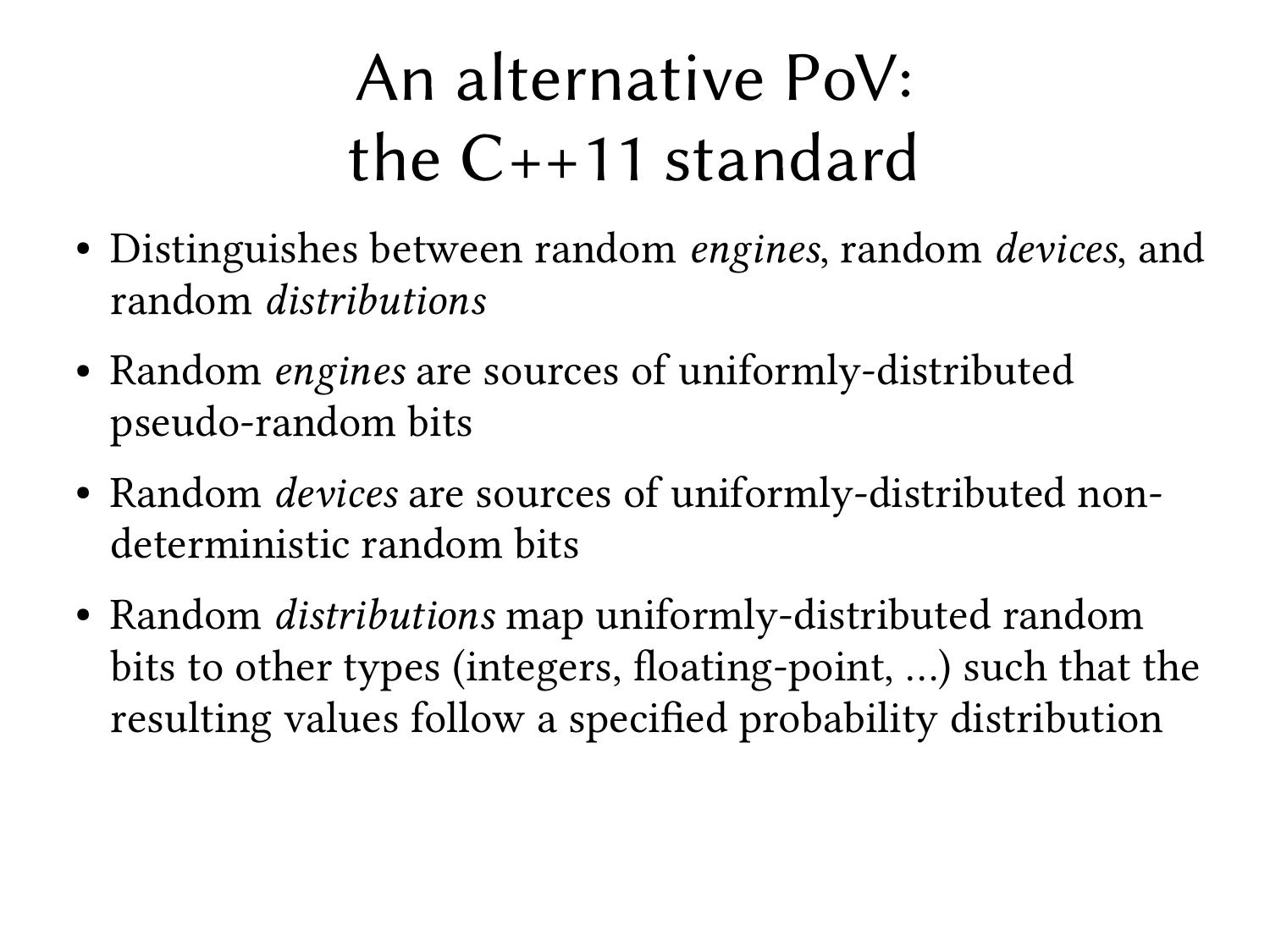## An alternative PoV: the C++11 standard

- whether engine or device,  $C++11$  RNGs are function objects (i.e. defining operator()) returning unsigned integer values
	- i.e. one function both returns the generated value and "pops" the generator
	- contrast with D's separate front() and popFront()
- $C++11$  random distributions are function objects whose operator() method accepts an RNG parameter passed by ref
	- contrast with D's uniform which is simply a function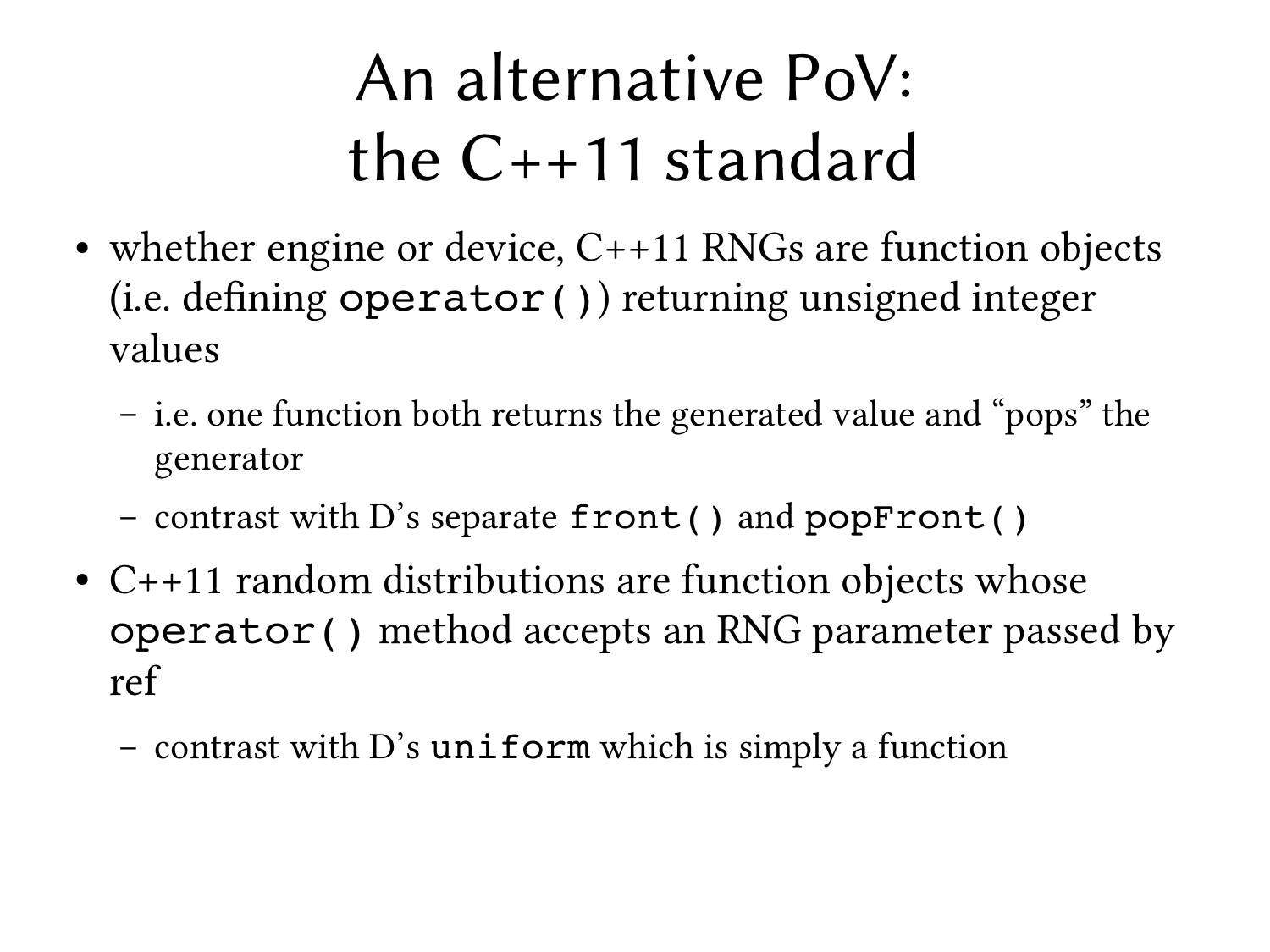### $C++11$  in action

```
#include <functional>
#include <iostream>
#include <random>
int main()
{
   std::random device rd; // random device used for seeding
   std::mt19937 engine; // generator of pseudo-random bits
    engine.seed(rd()); // seed from random device
   std::uniform int distribution<int> distribution(1, 6); // random distribution
   // use-case 1: call distribution directly, passing engine by ref
   for (int i = 0; i < 10; ++i) {
               std::cout << distribution(engine) << std::endl;
        }
   // use-case 2: bind distribution and engine together
   auto six sided die = std::bind(distribution, engine);
   for (int i = 0; i < 10; ++i) {
        std::cout << six sided die() << std::endl;
        }
}
```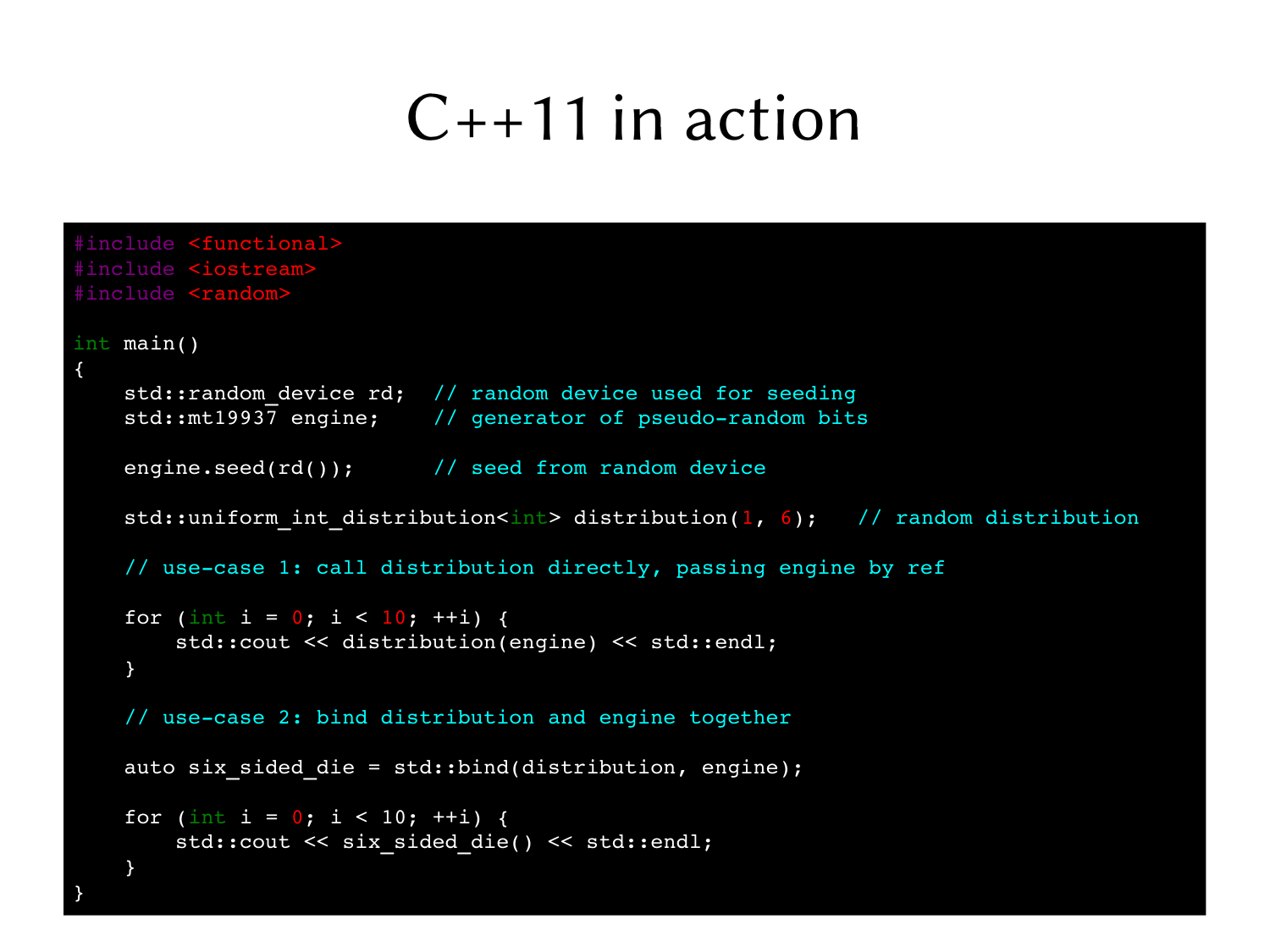## C++11 vs D functionality

- $\cdot$  C++11 <random>
	- wide range of random number engines, implemented as function objects
	- random device class for non-deterministic random bits
	- wide selection of random distributions (uniform, exponential, normal, …)
	- random adaptors (random number engines that transform the output of other, "base" engines)
- D std.random
	- good selection of random number engines (different from C++11), implemented as forward ranges
		- "thread-global" default RNG instance rndGen
	- unpredictableSeed
	- no random distributions apart from uniform and uniform01
	- randomCover, randomSample, randomShuffle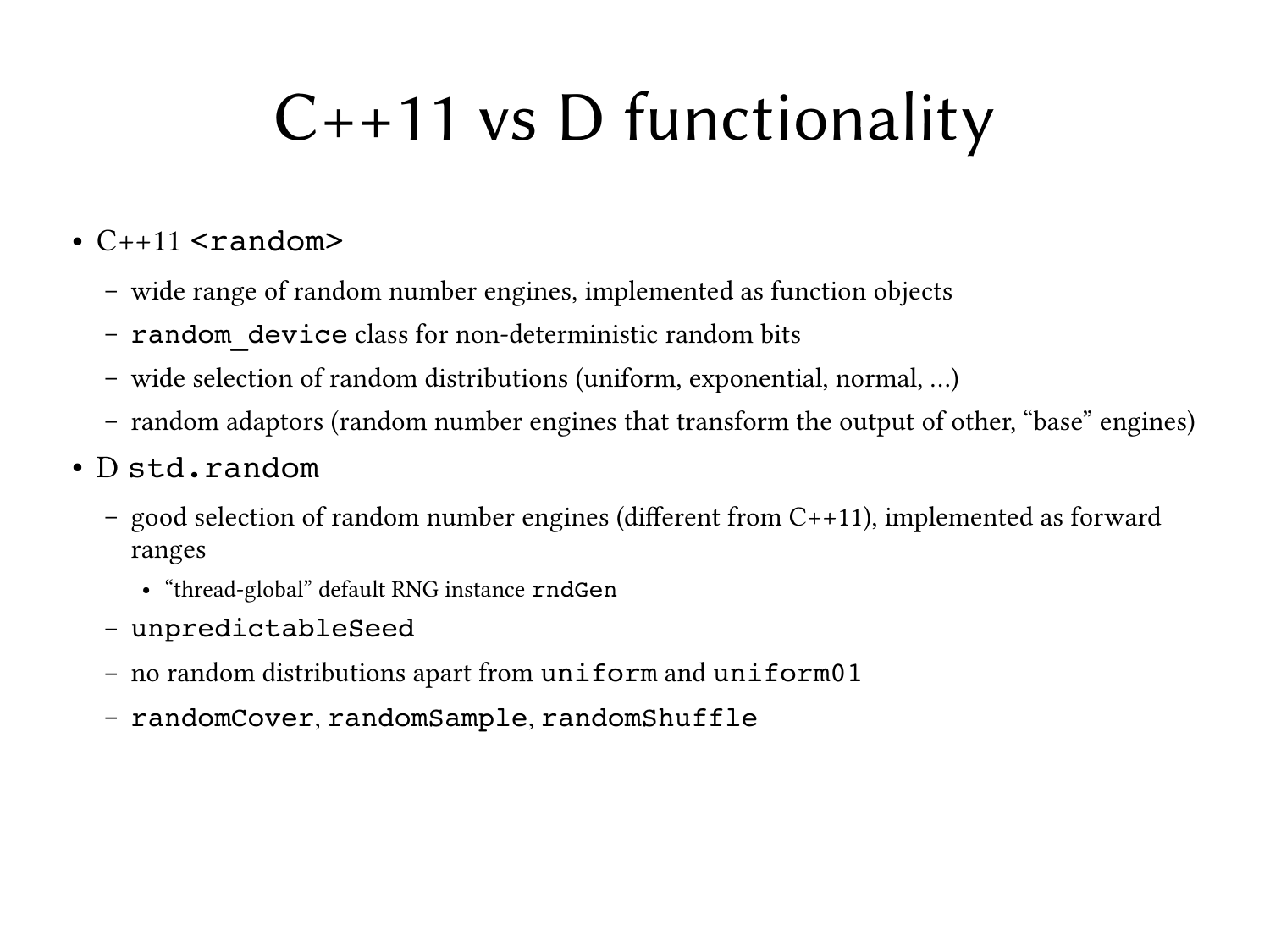### RNGs and range dynamics

… this is where it starts to go wrong :-(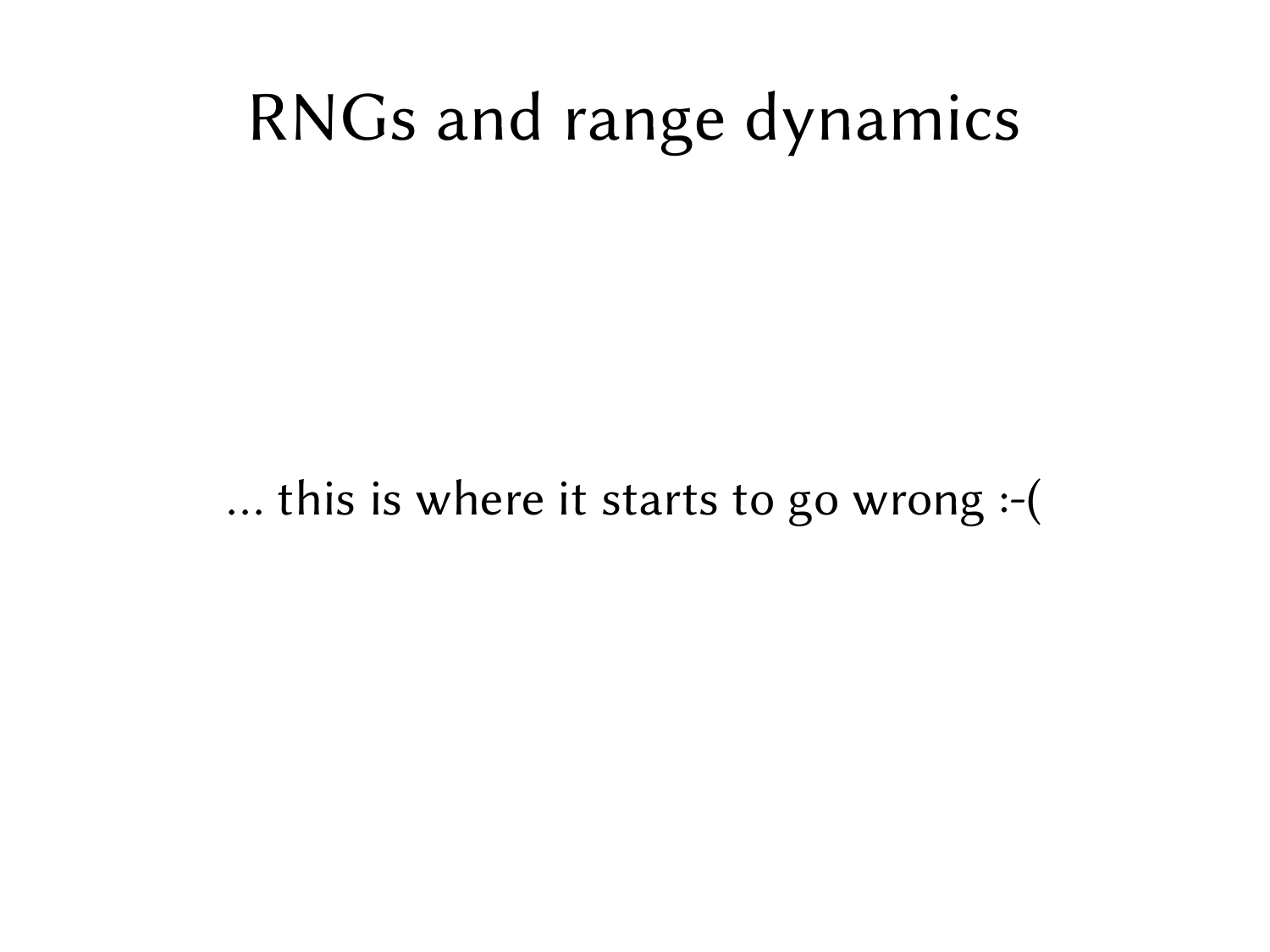## Wrapping RNGs causes problems

```
import std.random, std.range, std.stdio;
void main ()
{
        Mt19937 gen;
        gen.seed(unpredictableSeed());
        gen.take(10).writeln;  // these two uses of the RNG
        gen.take(10).writeln;  // both produce the same result!
        iota(10).randomCover(gen).writeln;   // so do these two:
        iota(10).randomCover(gen).writeln;   // every time.
        // but these two produce different results
    iota(10).map!(a => uniform(0.0, 1.0, gen)).writeln;
    iota(10).map!(a => uniform(0.0, 1.0, gen)).writeln;
}
```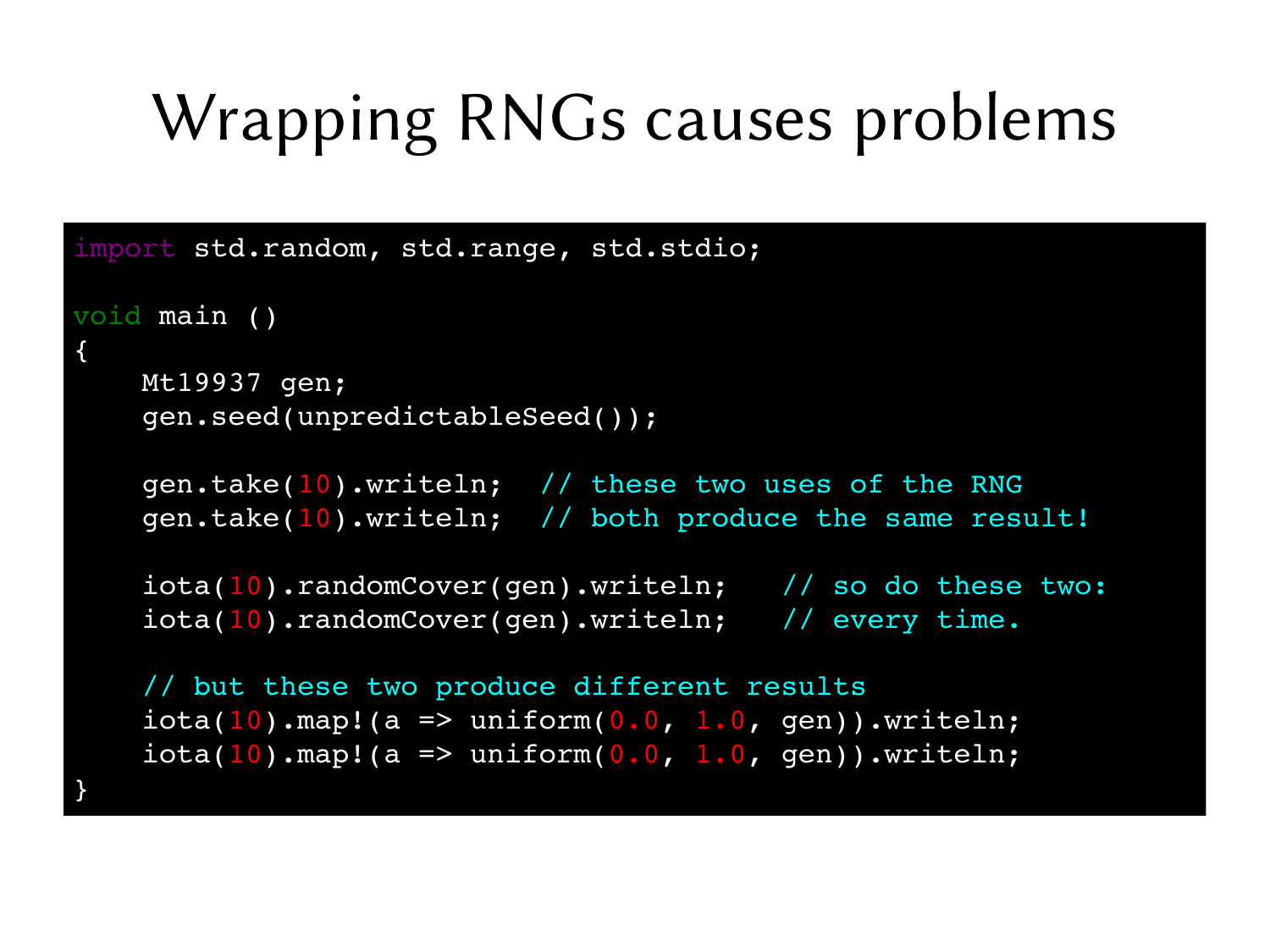### Similar inconsistencies in C++11

```
#include <functional>
#include <iostream>
#include <random>
int main ()
{   
    std::random device rd;
        std::mt19937 engine;
    engine.seed(rd());
    std::uniform real distribution<double> dist1(0.0, 1.0);
    std::uniform real distribution<double> dist2(0.0, 1.0);
        // these two loops produce different results
    for (int i = 0; i < 10; +1) {
                std::cout << dist1(engine) << "\t" << dist2(engine) << std::endl;
        }
        // the two different bindings produce identical results
        auto gen1 = std::bind(dist1, engine);
        auto gen2 = std::bind(dist2, engine);
    for (int i = 0; i < 10; ++i) {
        std::cout << gen1() << "\t" << gen2() << std::endl;
    }
}
```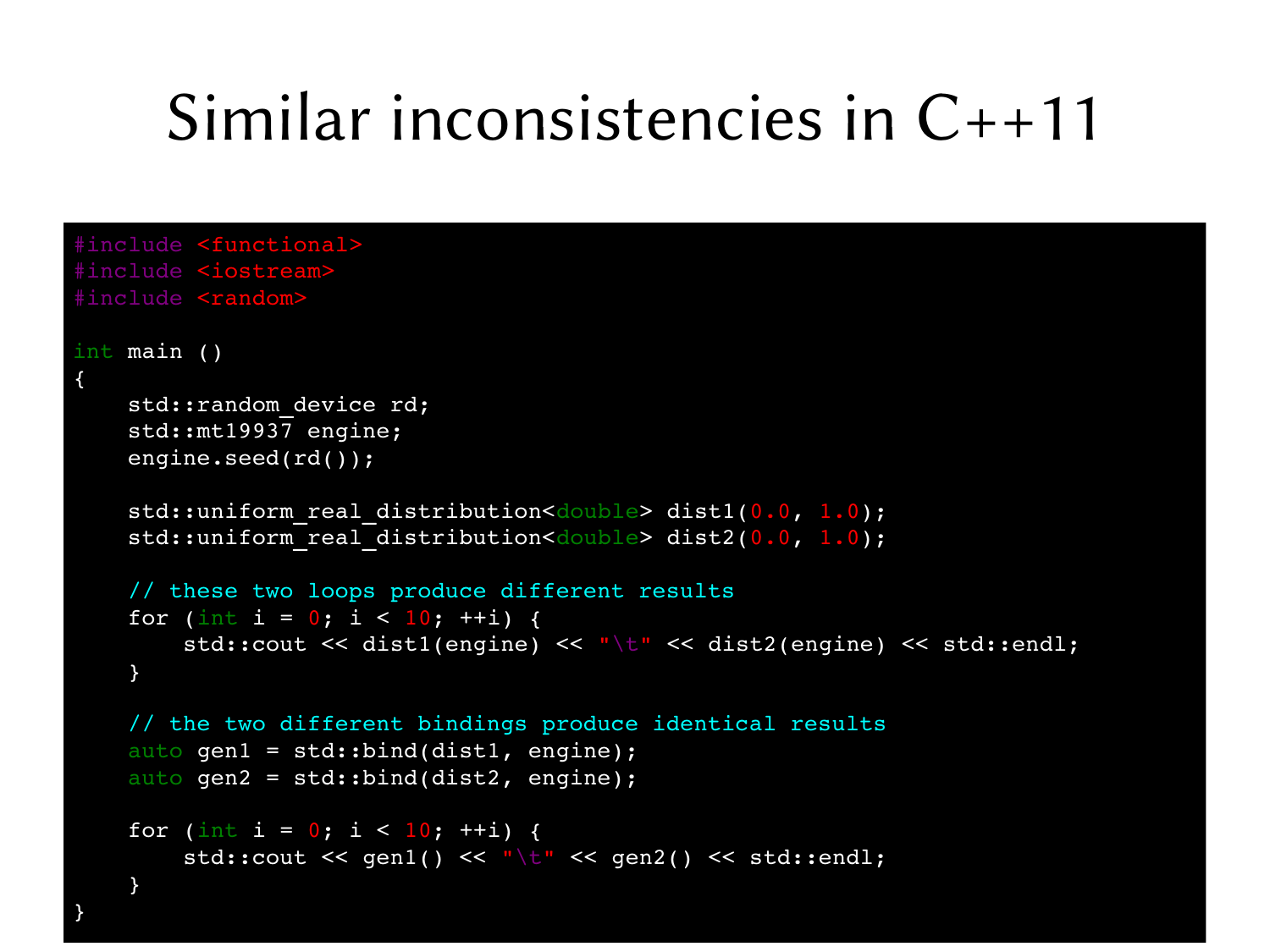## C++11 vs D problems

- std::bind results in a copy-by-value ...
	- … but because C++11 works with function objects, we can always pass an RNG by reference
- with ranges that take another range input, we are always going to get "bind"-like effects

```
typical phobos range handling
struct Consumes(Source)
        if (isInputRange!Source)
{
        private Source source_;
        this(Source source)
    {
        this.source = source;
    }
}
```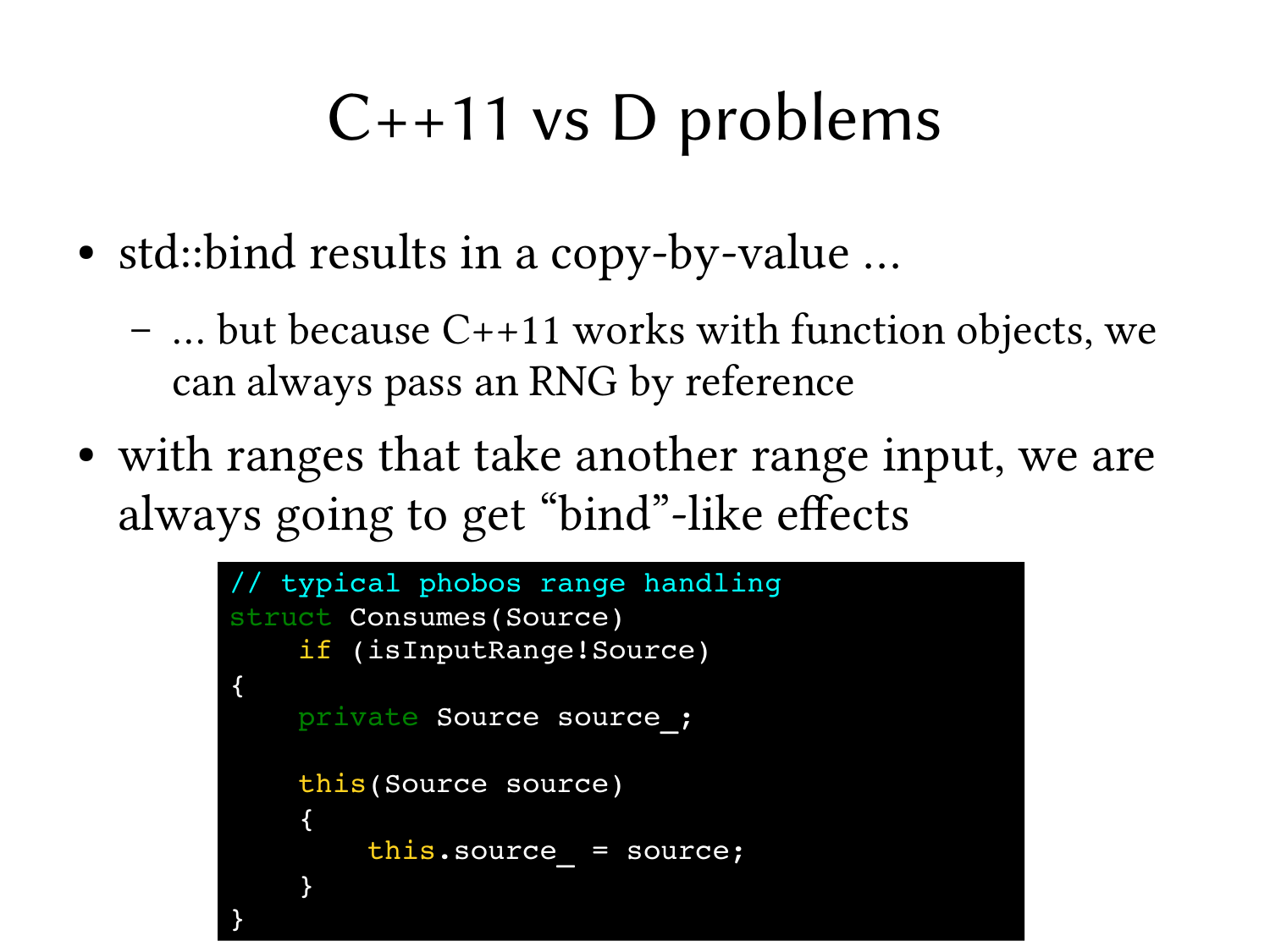## A workaround — always freshly seed?

```
import std.random, std.range, std.stdio;
void main()
{
        // These two calls produce different results
    iota(100).randomSample(10, Random(unpredictableSeed)).writeln;
        iota(100).randomSample(10, Random(unpredictableSeed)).writeln;
}
  The above solution "works", and reflects C++11 recommendations
 * when using std::bind, but I don't like it:
 *
 *    * it relies on programmer virtue
 *
 *    * it's annoyingly verbose
 *
 *    * interferes with reproducibility of program results
 *      (OK, OK, there are ways round this).
 \star ,
```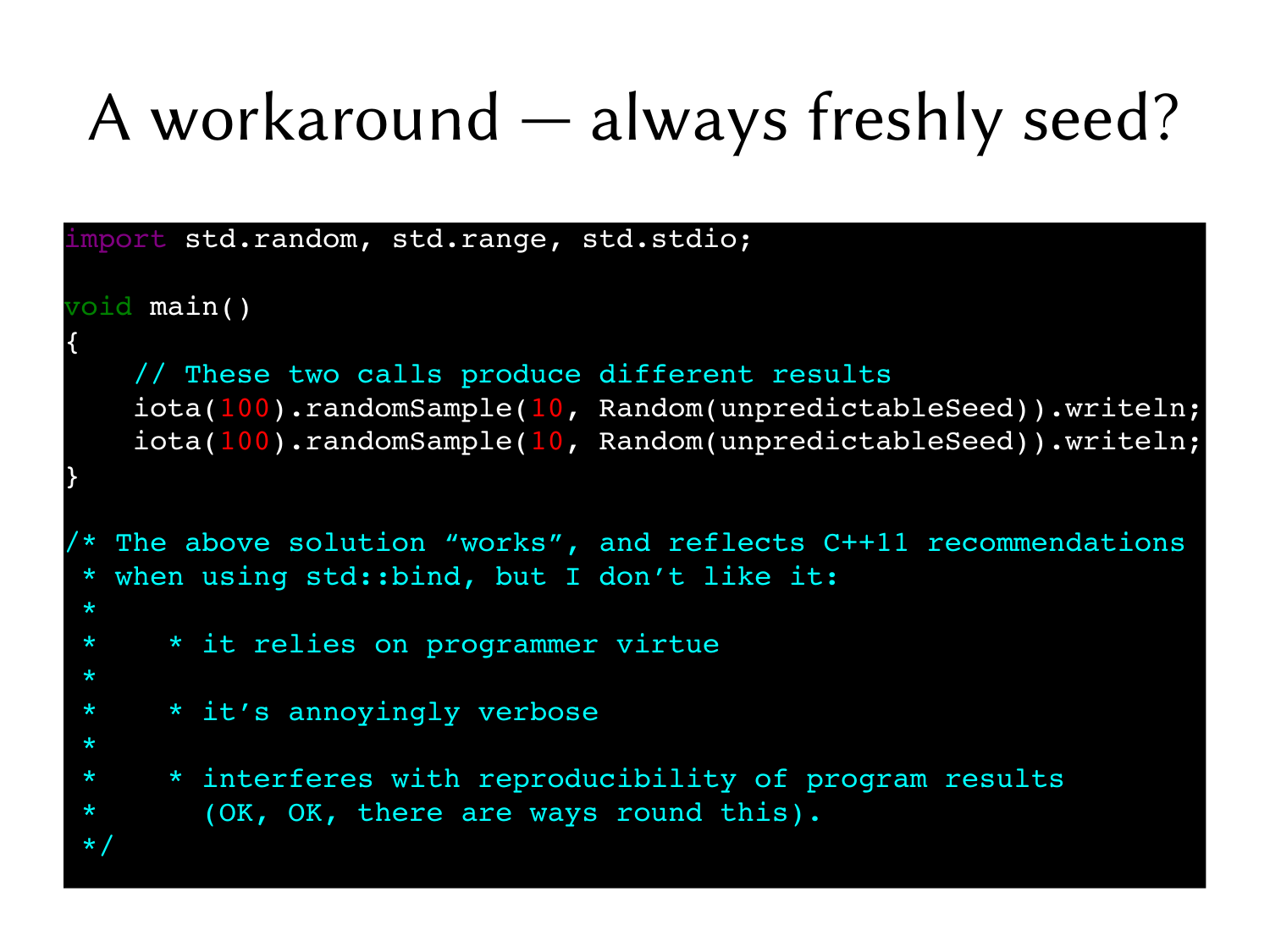```
/**
* Thread-global (i.e. global and thread-local) singleton
 * instance of default pseudo-random number generator
*/
 property ref Random rndGen() @safe
{
        import std.algorithm : map;
        import std.range : repeat;
        static Random result;
        static bool initialized;
        if (!initialized) {
                 // (missing out one more complex seeding option)
                 result = Random(unpredictableSeed);
                 initialized = true;
        }
        return result;
}
```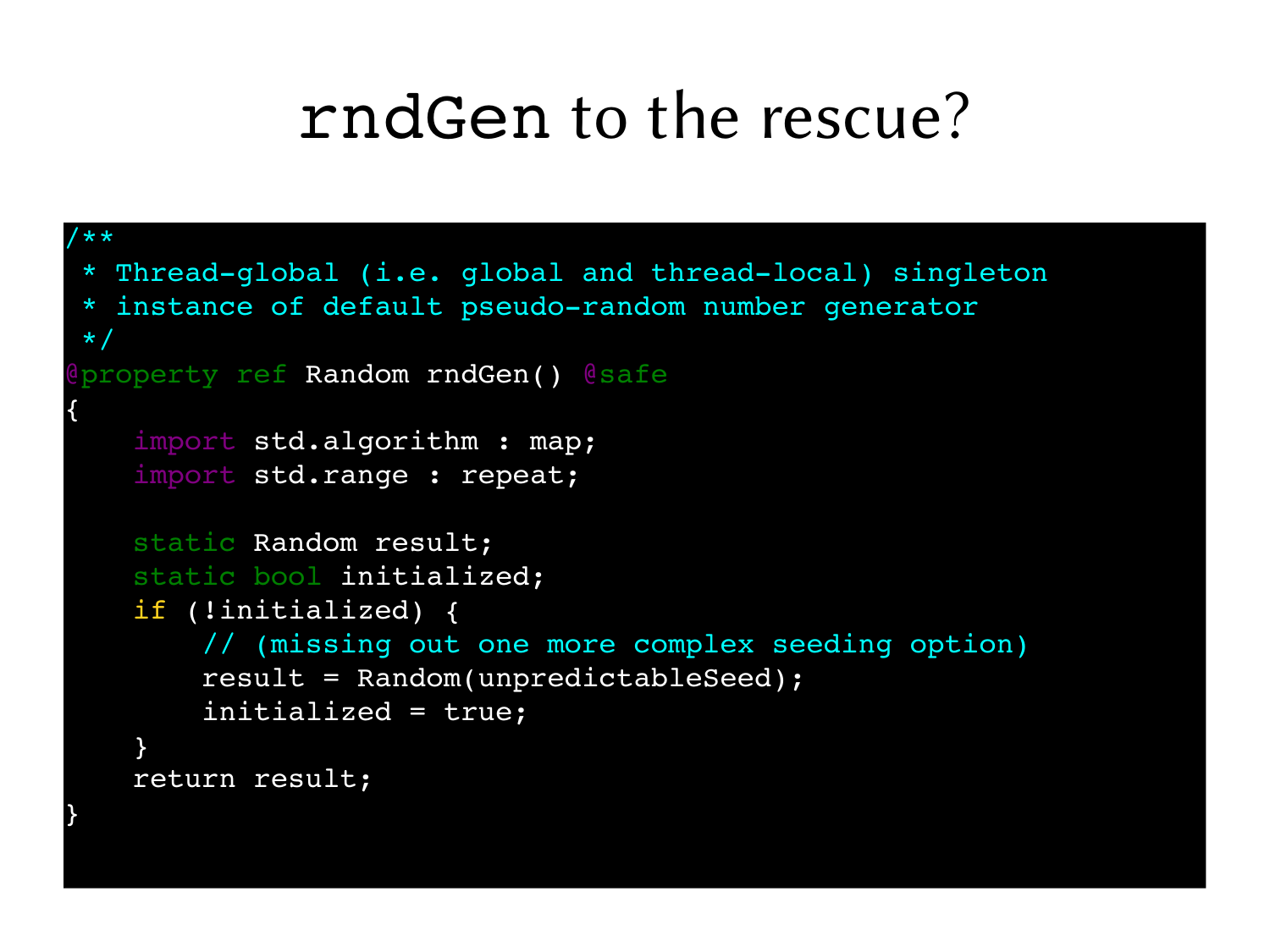```
struct RandomCover (Range, UniformRNG = void) {
    private Range input;
    private size t current, alreadyChosen = 0;
    static if (is(UniformRNG == void)) {
                this(Range input) {
                         _input = input;
             \overline{7}/ no RNG copied internally in this case
        }
        } else {
        private UniformRNG rng;
                this(Range input, ref UniformRNG rng) {
                         _input = input;
              rng = rng; // if UniformRNG is a struct, copies by value
             7/ etc.
        }
        }
        // ... to be continued ...
}
```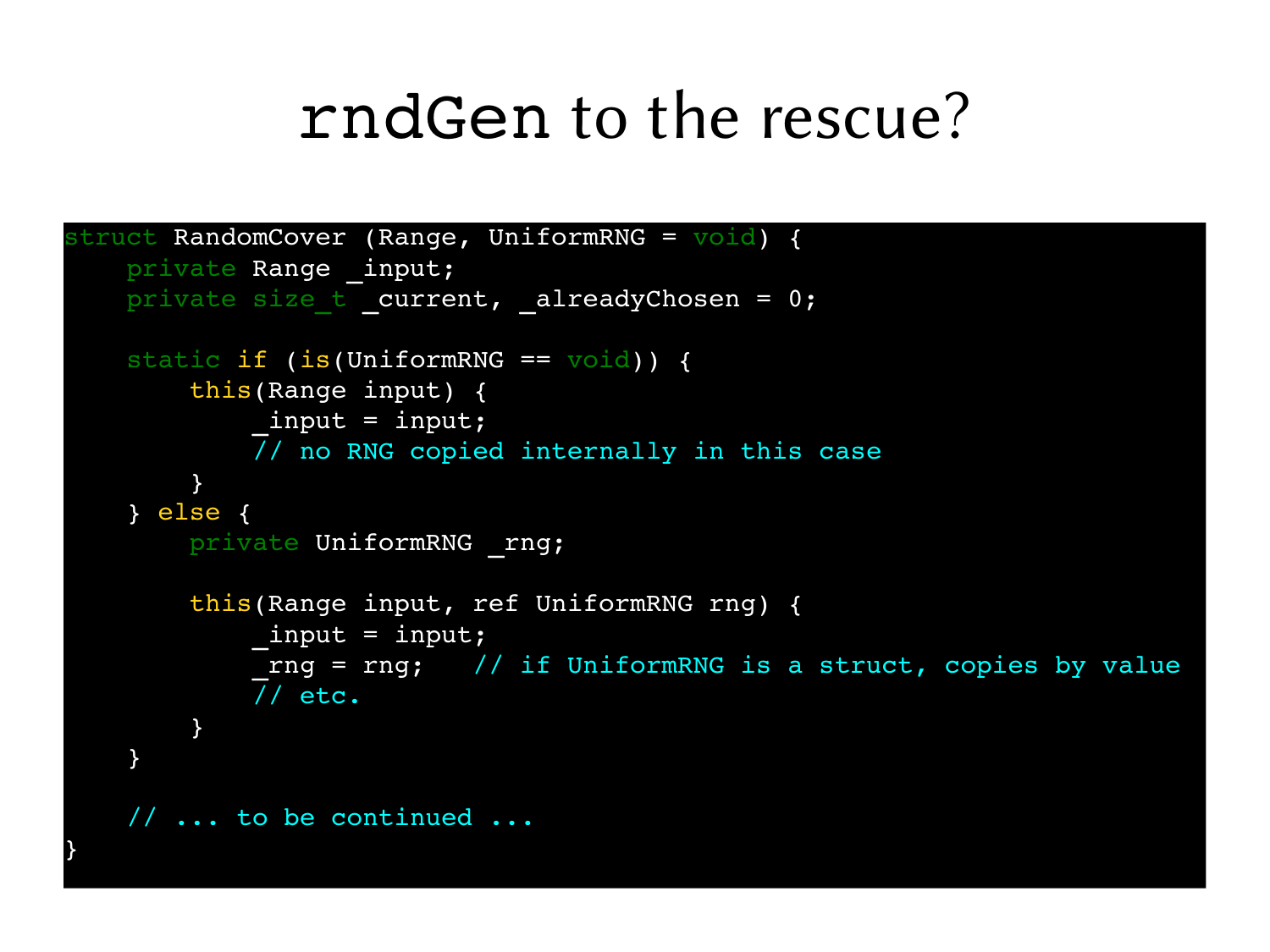```
struct RandomCover (Range, UniformRNG = void) {
        // ... continuing ...
        void popFront() {
                 // ... missing a bunch of details ...
         size t k = input.length - _alreadyChosen;
         foreach (e; input) {
              static if (is(UniformRNG == void)) {
                                   // uses rndGen
                   auto chooseMe = uniform(0, k) == 0;
                          } else {
                                   // uses copied RNG instance
                   auto chooseMe = uniform(0, k, rng) == 0;
            }
        }
                 // etc.
        }
}
```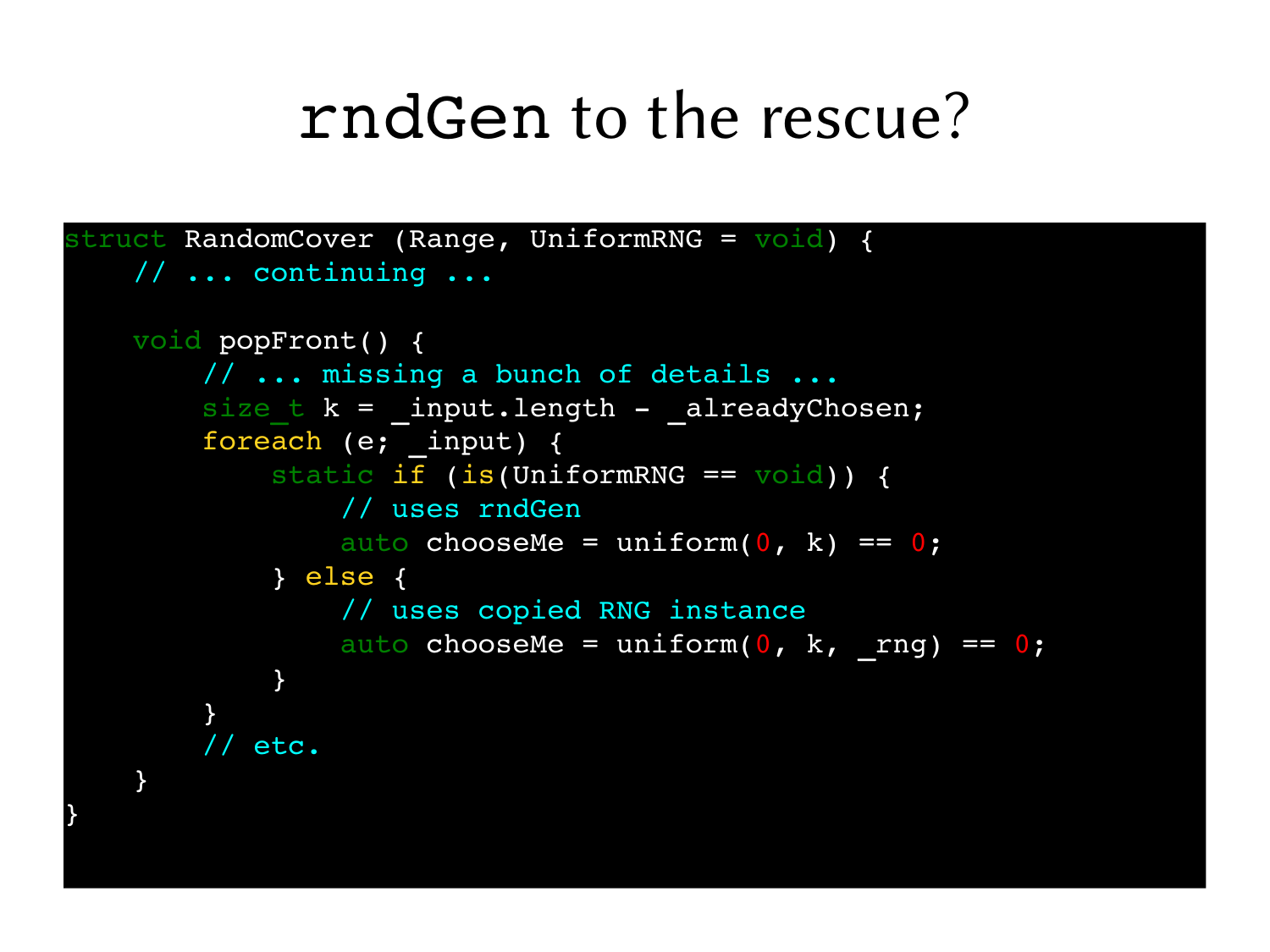```
import std.random, std.range, std.stdio;
```

```
void main()
```
{

}

```
    auto rng = Random(unpredictableSeed);
```

```
    // these two calls produce the same results
    iota(10).array.randomCover(rng).writeln;
    iota(10).array.randomCover(rng).writeln;
```

```
    // these two calls produce different results
    iota(10).array.randomCover.writeln;
    iota(10).array.randomCover.writeln;
```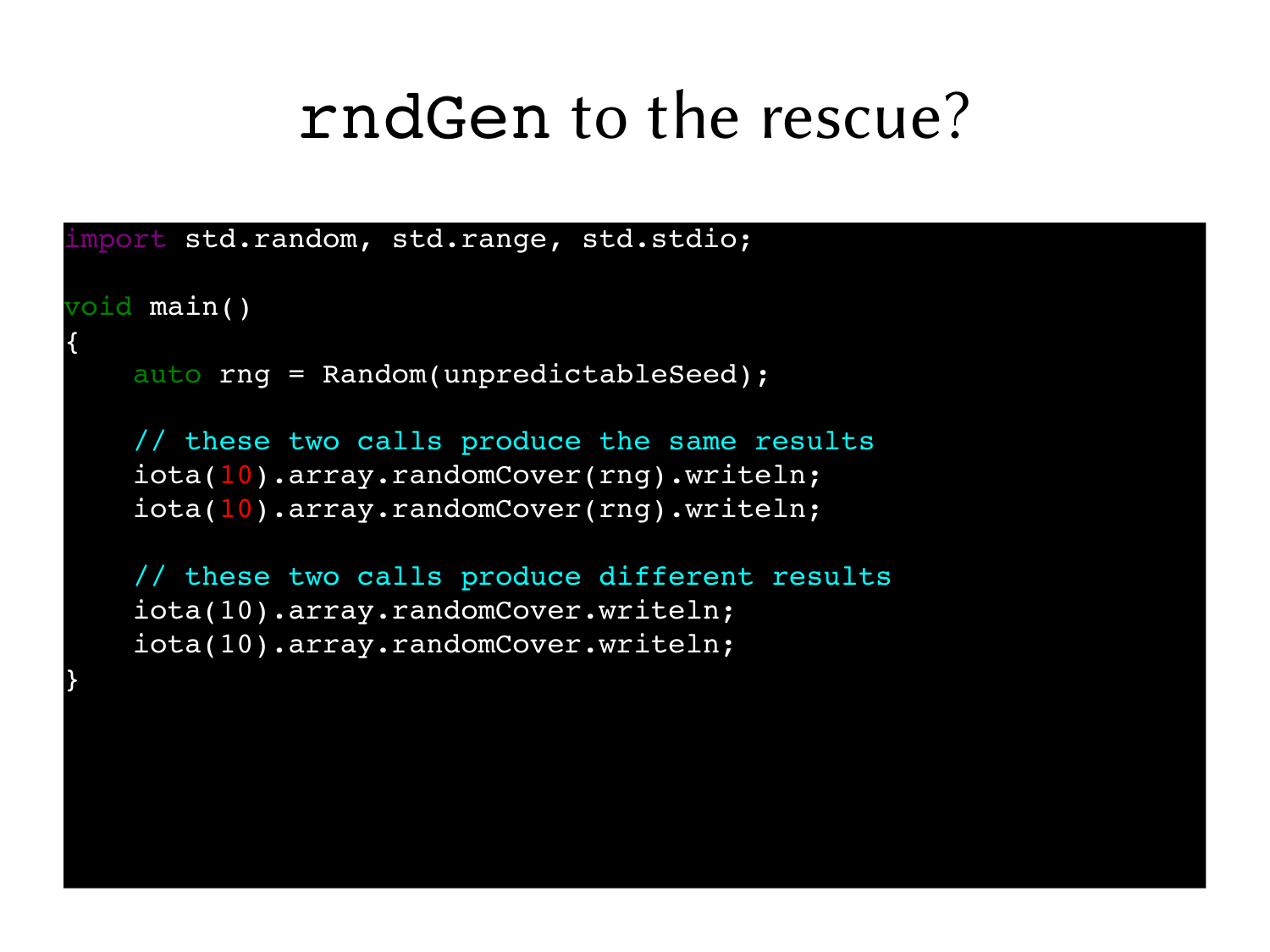## A slightly more generic static RNG

```
struct StaticRNG(UniformRNG)
        if (isUniformRNG!UniformRNG)
{
    private:
    static UniformRNG rng ;
   public:
    enum isUniformRandom = UniformRNG.isUniformRandom;
    auto min() @property { return rng.min; }
    auto max() @property { return rng.max; }
        bool empty() @property { return rng_.empty; }
    auto front() @property { return rng .front; }
    void popFront() { rng .popFront(); }
        static if (isSeedable!UniformRNG)
    \{void seed(Seed)(Seed s) { rng .seed(s); }
    }
```
}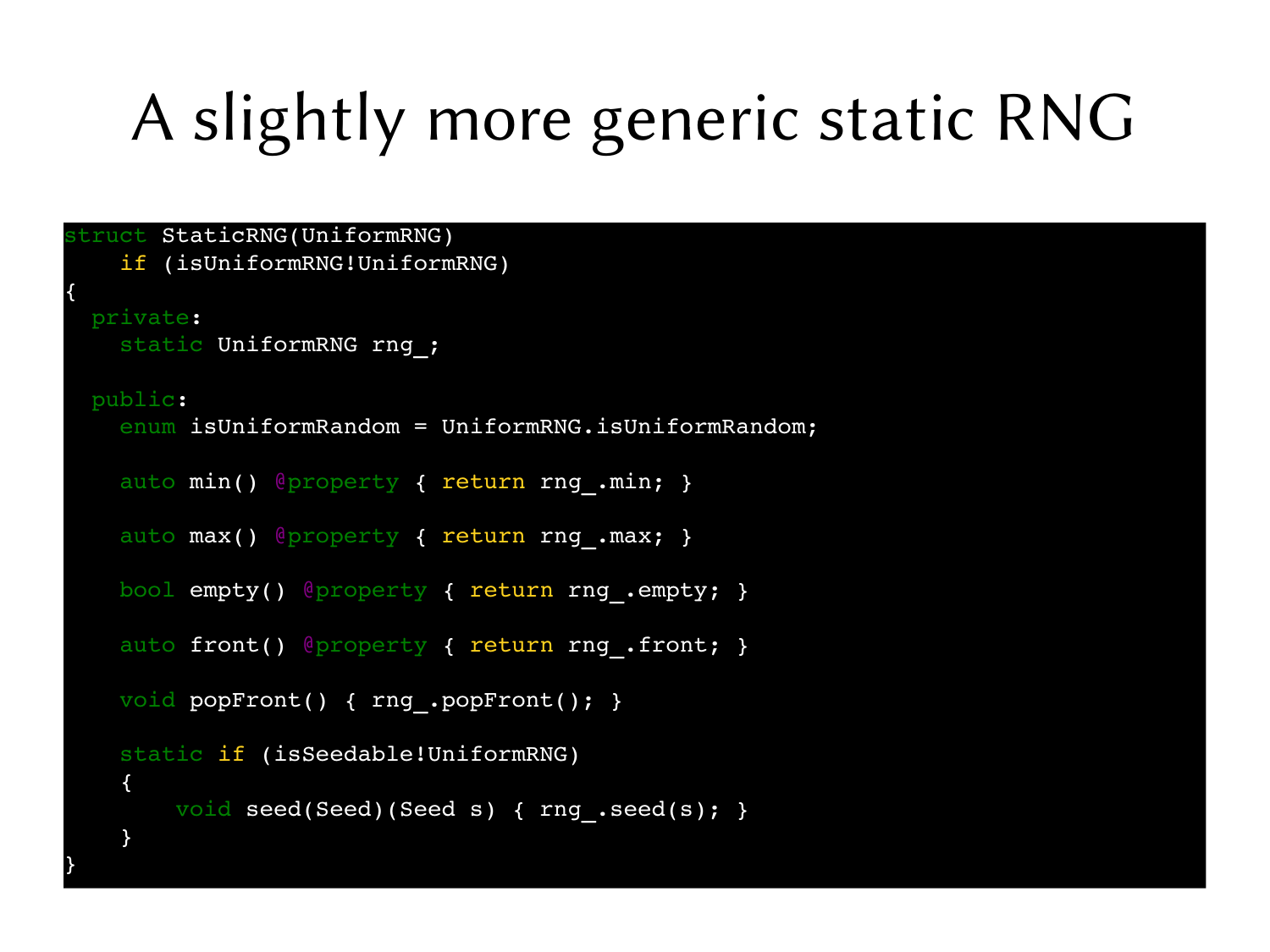## Reference-type RNGs

- Use RefRange or RefCounted RNG instances
	- *problem:* currently isUniformRNG fails for RefRange!Random, RefCounted! Random etc. *(probaby easy to fix)*
	- relies on user virtue (i.e. knowing to use RefRange or RefCounted, and why)
- Implement RNGs as (final) classes (hap.random)
	- easy reference type semantics
	- also simplifies other RNG-related functionality like randomCover, randomSample
	- *problem:* by default on the heap; creates potential allocation/GC issues
		- more of an issue for random{Cover, Sample} and future random distributions
	- *problem:* un-idiomatic for Phobos?
- Implement as structs, but have reference type internal state
	- annoying to implement
	- still have potential allocation issues
- ... but solving the copy-by-value problem is not sufficient :-(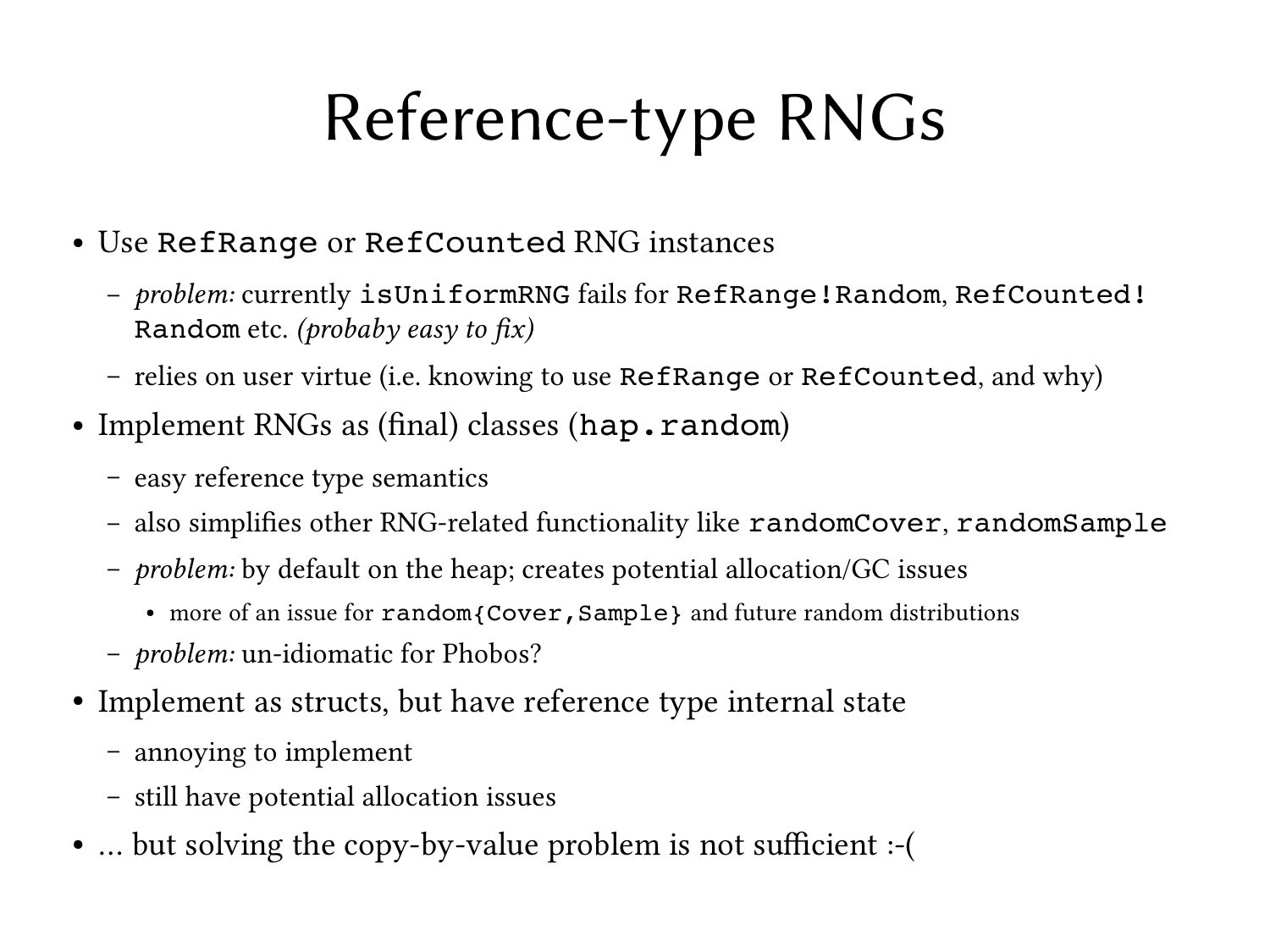### Problematic function assumptions

```
auto doSomething(Range)(auto ref Range r)
        if (isForwardRange!Range)
{
        auto rcopy = r.save;
        // do stuff with rcopy, because hey, it couldn't
    // be bad to not consume the original range, right?
}
// REAL example:
auto rng = new ClassBasedRNG(unpredictableSeed);
cartesianProduct(rng.take(2), iota(2)).writeln;
cartesianProduct(rng.take(2), iota(2)).writeln;
// produces identical output both times
// cartesianProduct used to .save only the first
  of its arguments, now saves both
```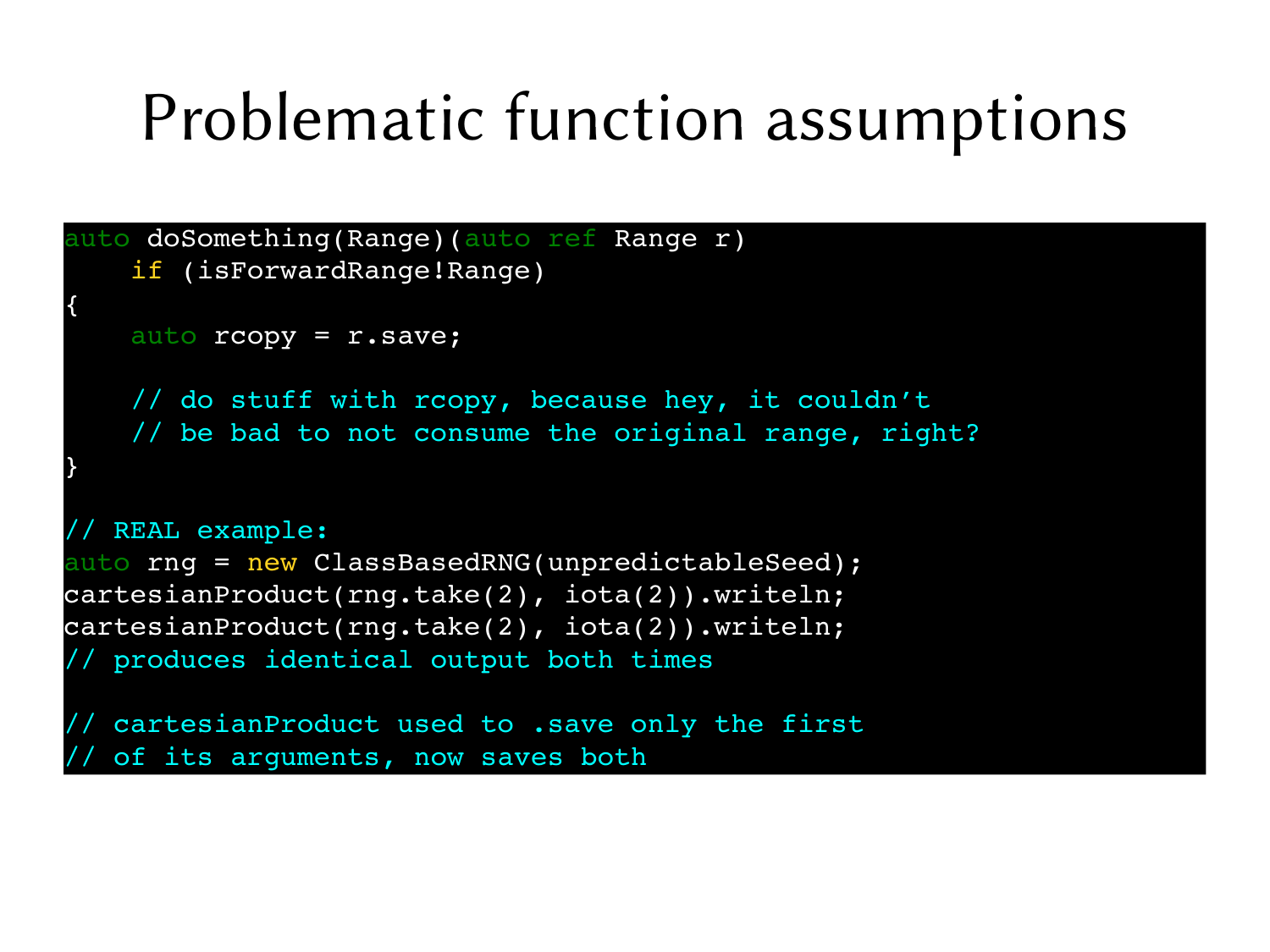## Forward or Input? Or … ?

- Currently all  $std$ .random pseudo-RNGs are implemented as forward ranges
	- a natural assumption for any deterministic sequence where current state can be saved?
	- trouble is, even a pseudo-RNG is supposed to seem non-deterministic to its callers
	- Phobos functions make strong assumptions about deterministic meaning of forward ranges
- Alternative: InputRange with different method (.dup?) for explicit copying?
	- in truth, pseudo-RNGs equivalent to random number engines in  $C+11$  sit in between Input and Forward ranges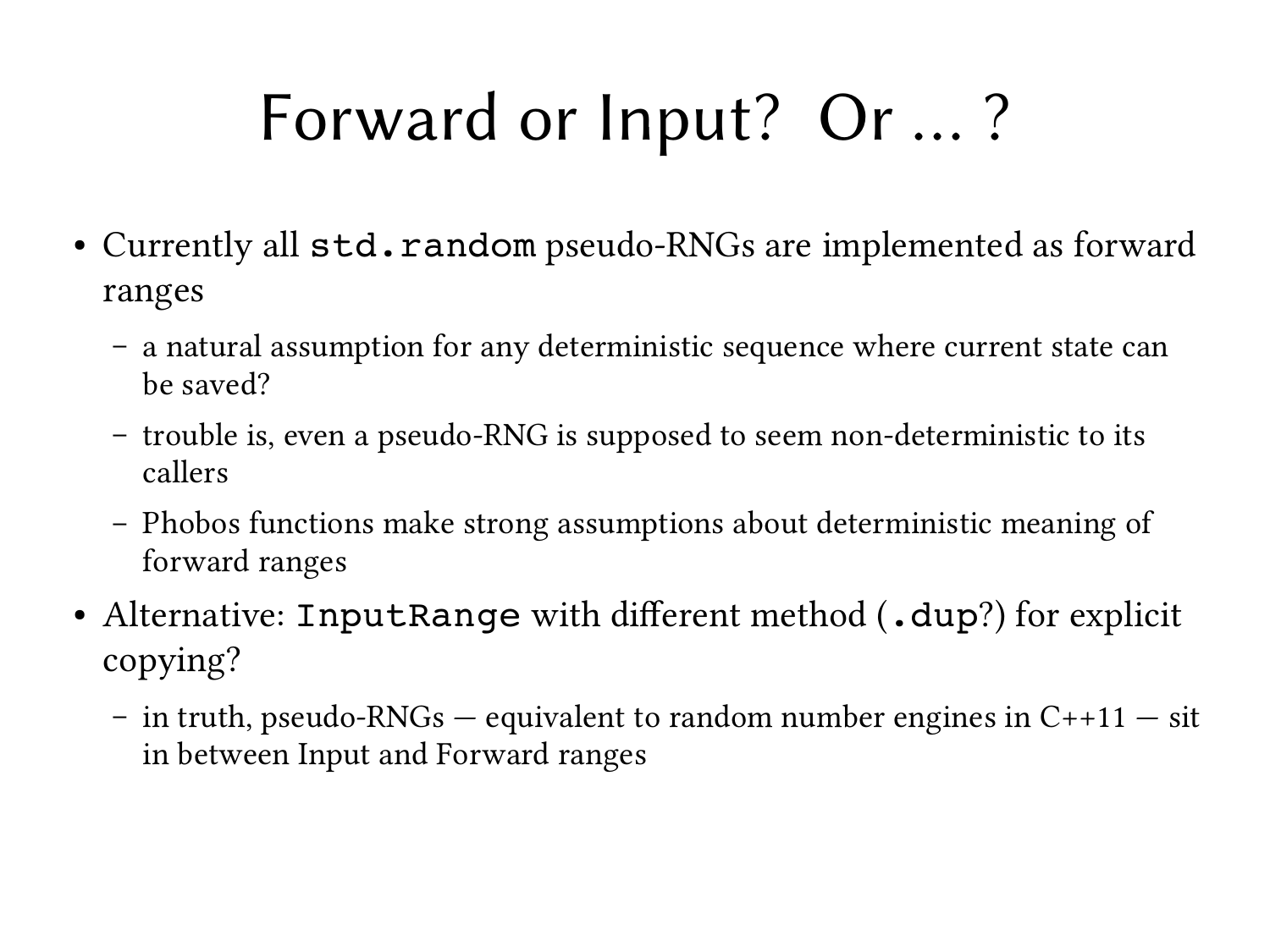## The key issues

- We have a great collection of RNG algorithms, but ...
- Value-type and/or forward range RNGs create far too many circumstances where RNGs get copied without meaning to
	- risk of far too many unintentional correlations
- Relying on programmer virtue to know how to work around these issues is not a viable long-term solution
- Already, handling these issues often leads to finnicky workarounds (e.g. special treatment of rndGen)
- We need RNG functionality where *the easy and obvious thing to do* is also *the statistically correct thing to do*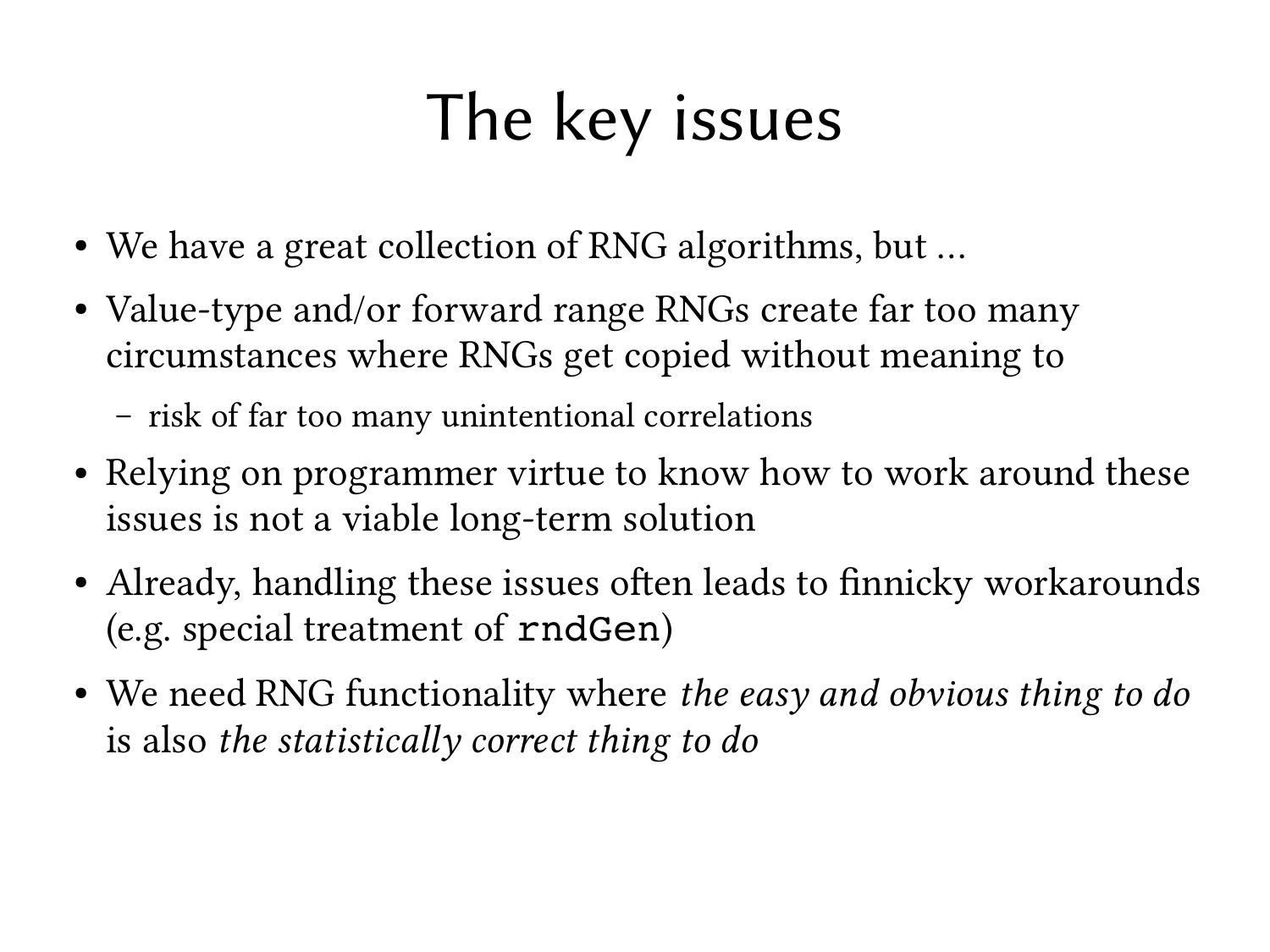# Where (I think) we should be going

- Reference-type, input-range RNGs
	- with .dup for random engines
	- lots of nice functionality becomes much easier to implement (randomCover, randomSample, random distributions…)
	- the challenge here is managing allocation and stack vs. heap issues
- Clearer definitions & separations between different aspects of random number generation
	- range-based equivalents to C++11's *engines*, *devices* and *distributions*
	- *distributions* in particular are sorely missed
- For some (incomplete!) sketches in the above directions, take a look at hap.random: https://github.com/WebDrake/hap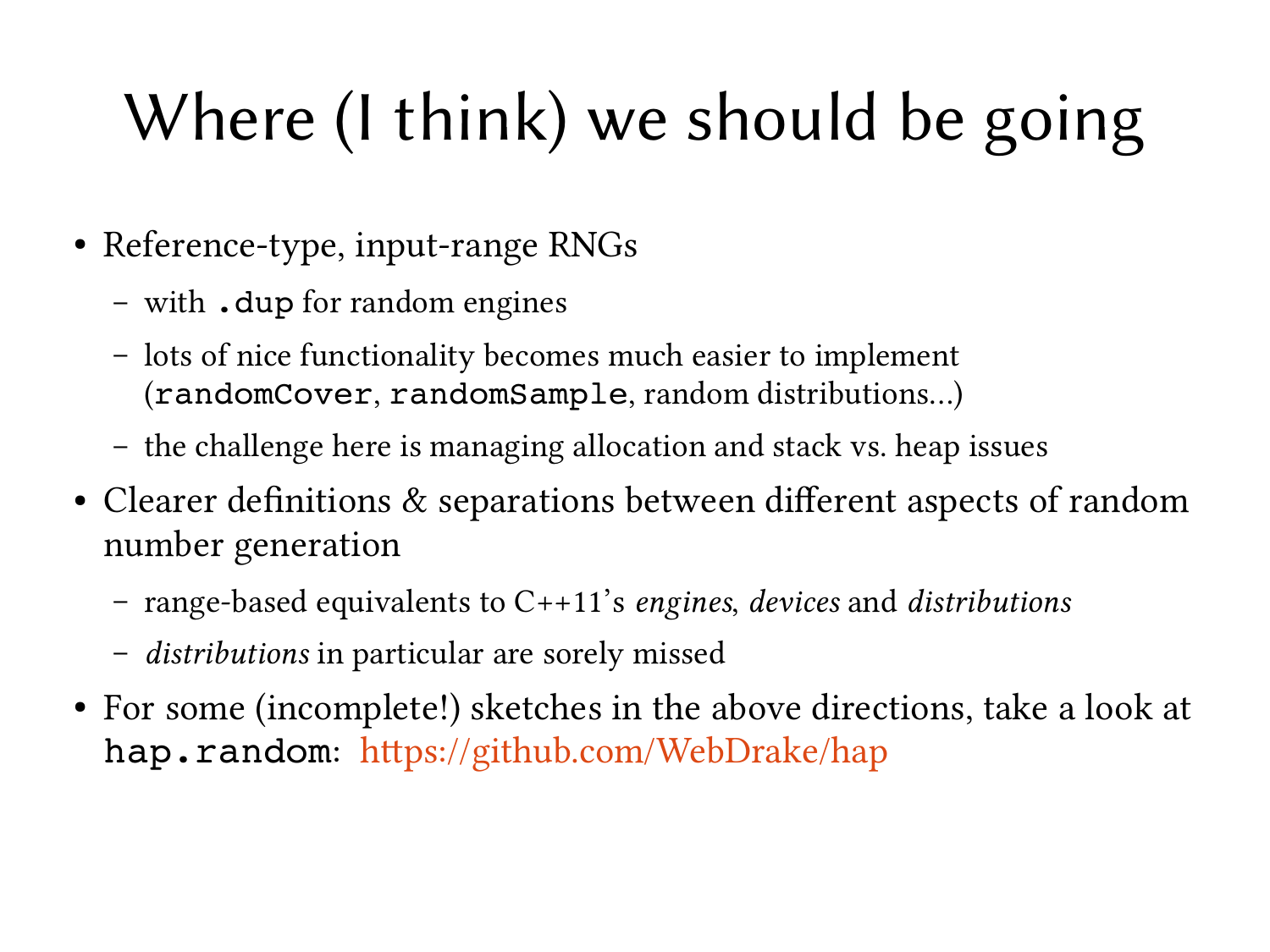### Thanks for listening!

Questions, observations, ideas?